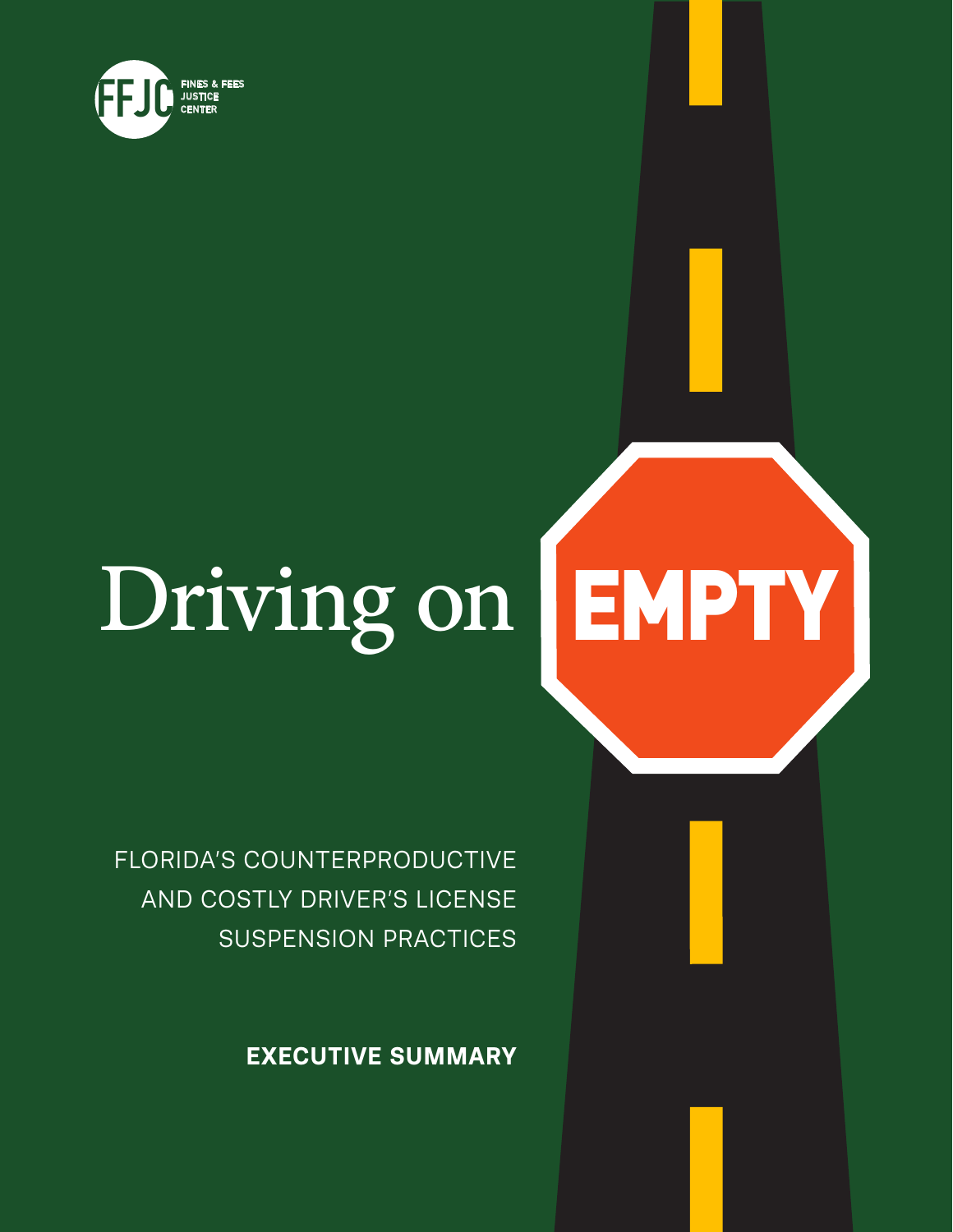# Executive Summary

#### **Today, almost 2 million Floridians have a suspended license, not**

#### **because they are dangerous drivers, but because they are poor.**

That's because Florida punishes people by suspending their driver's license when they cannot afford to pay the steep fines and fees Florida law mandates for traffic tickets, toll violations and criminal convictions. Without a driver's license, people can no longer be self-sufficient – they can't reliably get to work, take their children to school, keep a medical appointment, or attend church. Losing a driver's license can trigger years of financial hardship and a cycle of poverty and punishment few can escape.

In 2017, 1.1 million suspension notices were sent to Florida drivers because of overdue court debt. That's one out of every fifteen drivers -- in just one year. Between 2015-2017, more than 3.5 million suspension notices were issued for unpaid court debt.

Florida routinely suspends driver's licenses when payments for traffic, toll violations and criminal fines and fees are late, with no assessment of a person's ability to pay. Few courts offer reasonable payment plans – despite state law that requires it. And after 90 days, court debt is sent to private collections agencies that can add up to 40% of the total amount due.

Driver's license suspensions are counterproductive and ineffective. The goal of Florida's suspension policies is to force people to pay their fines and fees, but it doesn't work. Driver license suspensions often last years. In the counties we analyzed, on average, 77.12% of suspensions issued from 2016- 2018 remain in effect today.<sup>1</sup>

License suspensions are a financial issue for most Floridians, not an indication that people are unwilling to pay their debts. Indeed, evidence demonstrates that when people are given options to pay that are within their means, they pay. In 2014 Palm Beach County implemented a program that allows

### *Shireen*, a mother of six, first learned that her license was suspended when she was *pulled over months after the suspension went into effect. She shares one car with the*



*rest of her family, and another family member received a ticket for running a red light. The notice regarding the ticket was missing Shireen's apartment number and was never delivered. She has taken a second job solely to pay off the hundreds of dollars in fines and fees that have accumulated that she owes the court. Shireen knows there's a better way: "I'm certain that if you give people proper information, if you told people, if you can't afford to pay now, here are your options...people would respond and pay what they* 

*could...Too many people live paycheck to paycheck. When you have to decide between paying for groceries and paying a ticket...I'm going to buy groceries for my family."*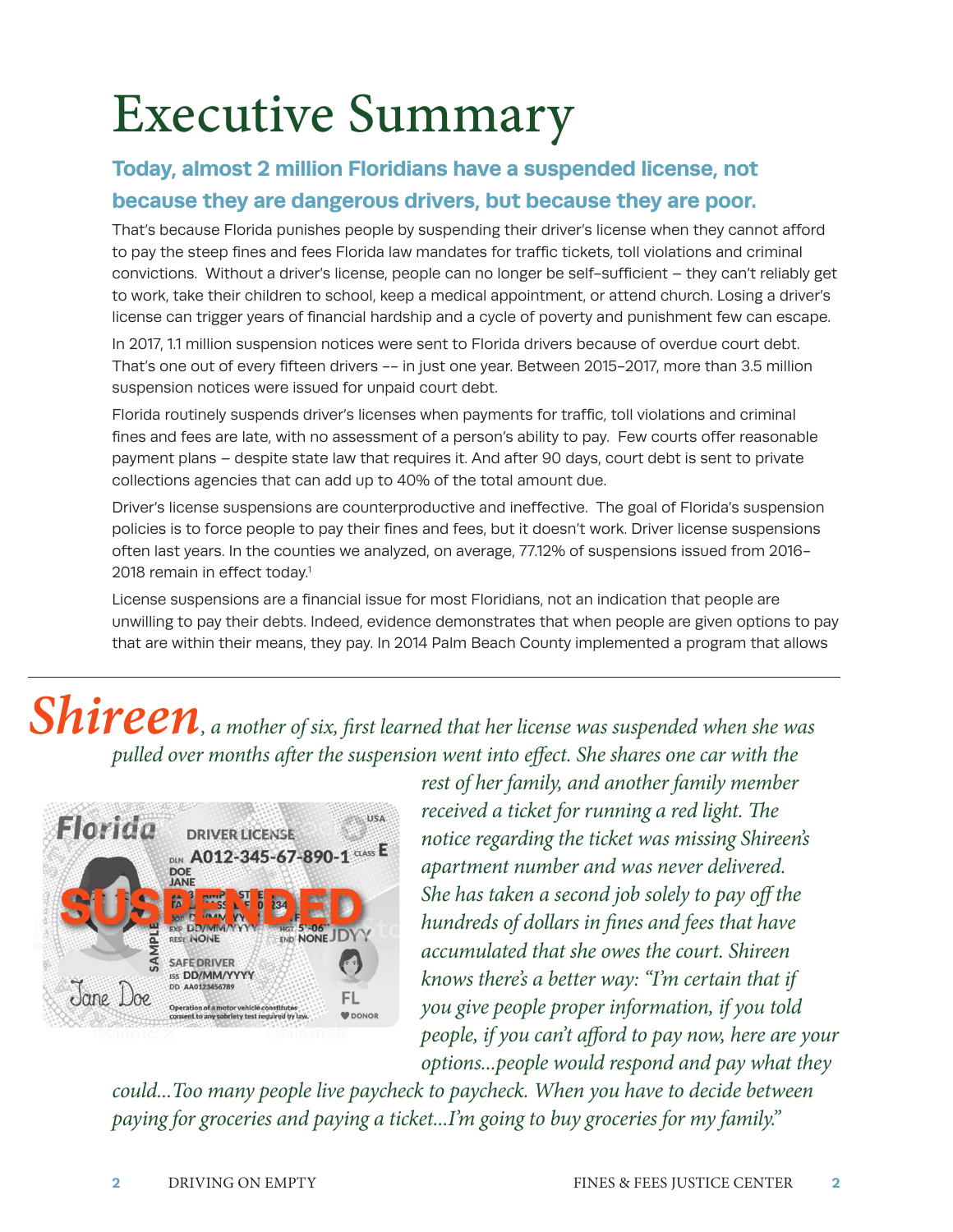for flexible payment plans. As a result, they have seen the number of payments increase by 11%; their collection rate increase from under 60% to 80%; and their referrals to collections agencies decreased by 36%.2

In Florida, a driver's license is a necessity. Almost 90% of Floridians drive to work, and large parts of the state lack reliable public transportation. When people lose their license, they often lose their job; if they find a new job, it's often at reduced pay or for fewer hours. Once their license is suspended, people are often forced to choose between driving illegally in order to provide for themselves and their families or complying with the law and losing the ability to pay the court debt that triggered their suspensions in the first place.

The legal consequences of driving on a suspended license are severe and escalate over time. People become trapped in the justice system. They may even end up in jail or prison – all because of Florida's futile license-for-payment scheme.

Florida's suspension practices impact us all. Instead of targeting dangerous drivers or addressing serious crime, Florida spends its public safety resources stopping, prosecuting, and incarcerating drivers simply because they are poor. Business suffers when workers can't reliably get to their jobs or are forced to quit because they can't do their job without a license. Communities that most need financial investment are instead drained of economic vitality. Our research demonstrates that poor people and people of color are more likely to be affected by Florida's suspension policies.

These disproportionate effects matter because the harms of driver's license suspensions may exacerbate existing inequalities. For every person who has a suspended license or goes to jail for driving on a suspended license, there is a child, parent, or spouse who is also impacted.

#### **THE FINDINGS IN THIS REPORT ARE SIGNIFICANT AND TROUBLING:**

- **• Driver's License Suspensions for Nonpayment Affect Over a Million People Each Year.** Total suspension notices for failure to pay in 2017 represented 7.33% of the driving population in the state.
- **• Currently Almost 2 Million Floridians Cannot Legally Drive Because of Unpaid Fines and Fees.**
- **• It Takes Years for Most People to Regain Their License Once Suspended 75% of driver's licenses suspended in 2016 remained suspended two years later.** Plainly, suspensions are not an effective tool for coercing payment of fines and fees.
- **• Suspension Rates are Highest in Areas with Larger Proportions of People of Color and Low-Income People.** Black people have suspended driver's licenses on average 1.5 times the rate they are represented in the general population.
- **• 72% of Driver's License Suspensions in Florida are for Unpaid Fines and Fees Not for Unsafe Driving.**
- **• In 2017, law enforcement issued over 232,000 citations for driving while license suspended – over 5 times as many citations as were issued for Driving Under the Influence (DUI).** Law enforcement, prosecutors and courts are diverting resources from serious crime and spending millions of dollars to "crack down" on people whose only crime is poverty.

It should come as no surprise that support for license-for-payment laws is dwindling. Lawmakers across the country are questioning the logic of license-for-payment policies. In the past two years, Virginia, Mississippi, Idaho, Montana, California, and the District of Columbia have all stopped suspending licenses for nonpayment. Legislation just passed in Texas will result in roughly 650,000 drivers' licenses being reinstated, an additional 500,000 people will become eligible for license reinstatement, and Texas will relieve \$2.5 billion in debt. Support for reform is nonpartisan and ranges